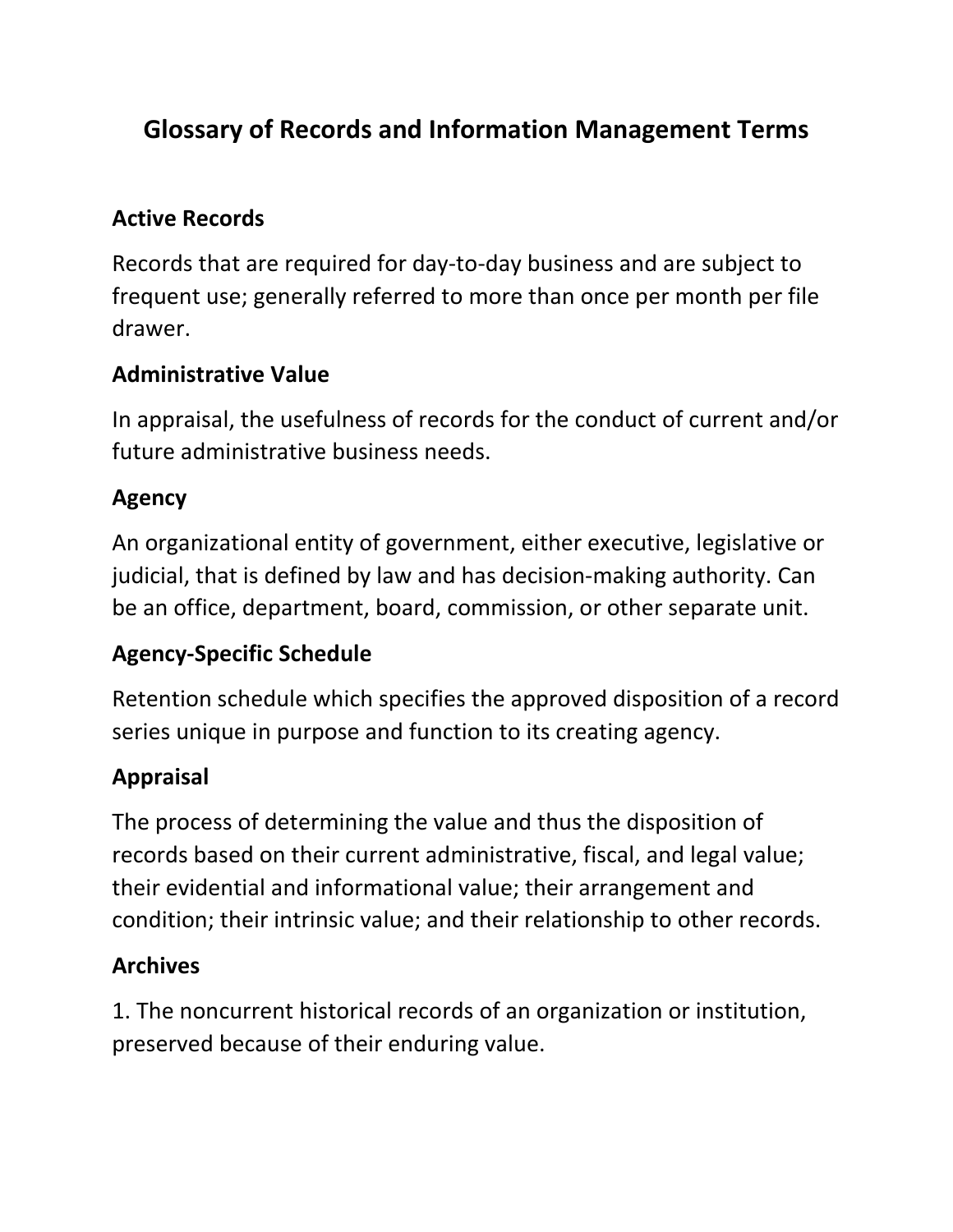2. The agency responsible for selecting, preserving, and making available, records determined to have permanent or continuing value.

3. The building in which an archival repository is located.

The Utah State Archives is a division within the Department of Administrative Services. The division name encompasses both the main offices on Capitol Hill and the Records Center in West Valley City.

## **Archivist**

One who is professionally trained for or whose primary duties consist of appraising, describing, referencing, and caring for archival records.

## **Arrangement**

The order or relationship of individual files within a record series to each other, frequently reflecting the function of the record series to the organization, i.e., alphabetical by county, numerical by case number, alphanumerical by address, or chronological.

## **Authority to Weed**

Authority given to the State Archives by the agency and approved by the State Records Committee to purge a record series of duplicate or nonessential materials prior to permanent retention. This process ensures the integrity of the record series and increases its accessibility and usefulness to the agency and prospective researchers.

## **Classification**

"Classify" and their derivative forms means determining whether a record series, record, or information within a record is public, private, controlled, protected, or exempt from disclosure under UCA 63G-2- 201(3)(b).

# **Computer Output Microfilm (COM)**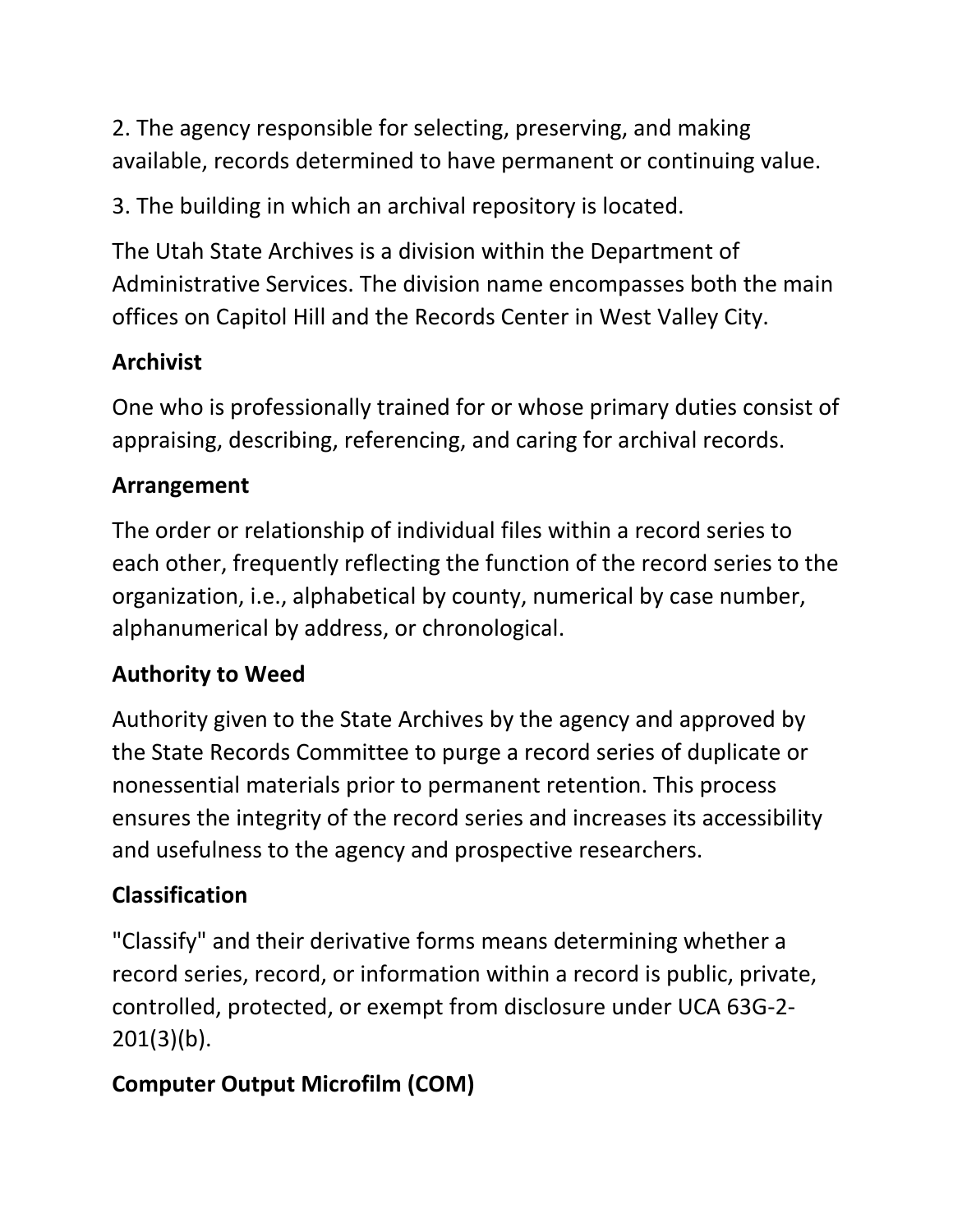A process of converting electronic data directly onto microfilm. Generally used instead of hard copy printouts.

# **Controlled Data**

According to UCA 63G-2-304, data on an individual collected and maintained by state government, necessary for the administration of government programs, which is available only to appropriate agencies and to others by express consent of the individual, but not to the individual himself. A record is controlled if: (1) the record contains medical, psychiatric, or psychological data about an individual; (2) the governmental entity reasonably believes that: (a) releasing the information in the record to the subject of the record would be detrimental to the subject's mental health or to the safety of any individual; or (b) releasing the information would constitute a violation of normal professional practice and medical ethics; and (3) the governmental entity has properly classified the record.

## **Conversion of Records Formats**

The process of transferring records from one physical format to another. Conversion includes changing paper to microform, optical disk, or another electronic format.

## **Copy**

A reproduction of the contents of an original document which is not the official file copy of the agency. Copies are usually identified by their function, i.e., action copy, reading file copy, tickler file copy, etc. In most instances, copies will have a shorter retention than the official file copy (see Record Copy) of a record series.

## **Cubic Feet**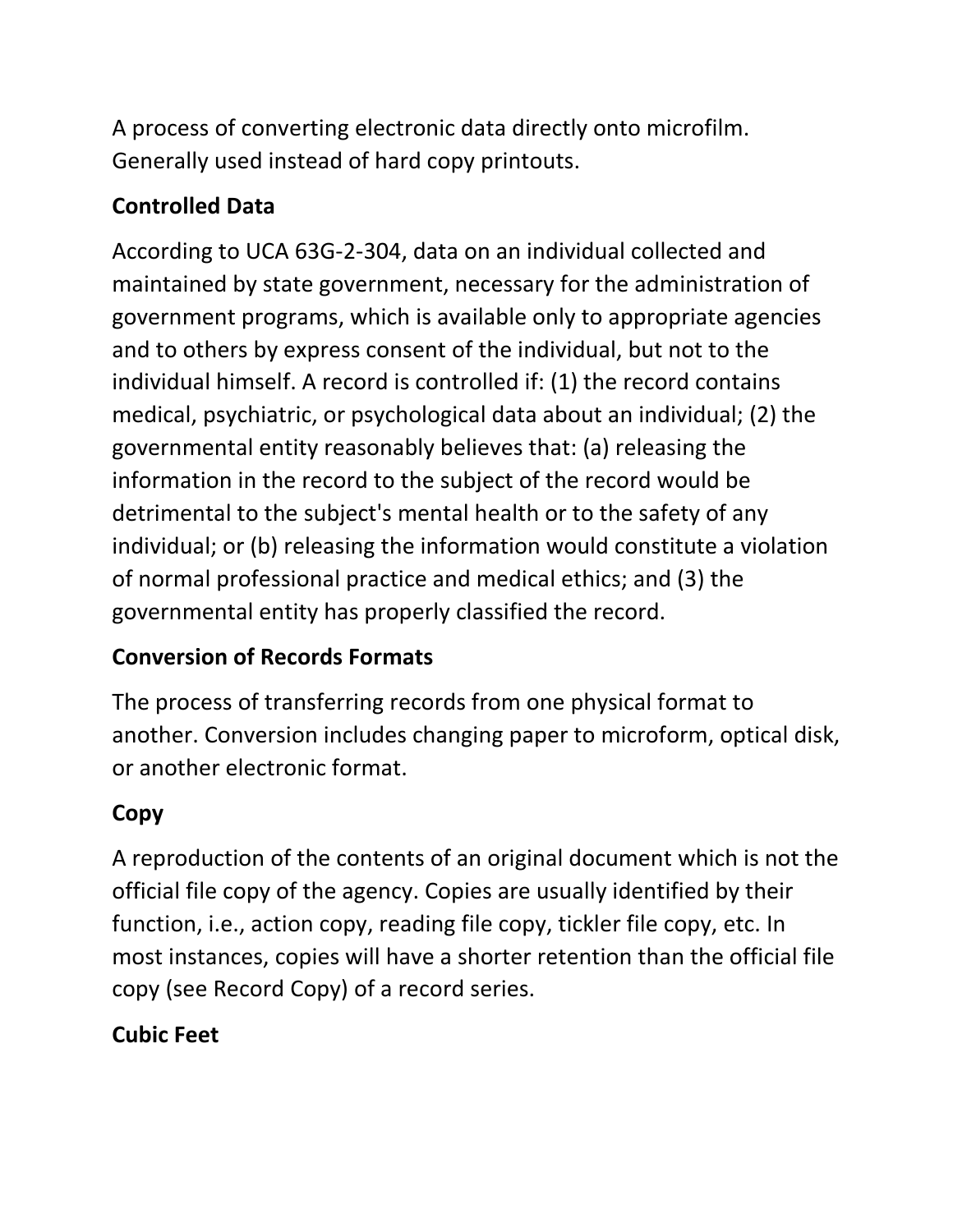Measurement of volume for records and manuscripts, 1'x1'x1'; also shown as cu. ft. or c.f. A single State Records Center storage box holds one cubic foot of letter or legal size paper records.

## **Custody**

The guardianship of records and manuscripts which may include both physical possession (protective responsibility) and legal title (legal responsibility).

### **Data Administration**

Developing and administering policies, procedures, practices, and plans for defining, organizing, protecting and efficiently utilizing data.

## **Data Dictionary**

Information on the definition, structure, and usage of data within a system or organization. See also Metadata and Documentation.

# **Designation**

Indicating the primary classification that a majority of records in a record series would contain, based on a governmental entity's familiarity with a record series or based on a governmental entity's review of a reasonable sample of a record series.

## **Disposition**

The final action that puts into effect the results of an appraisal decision for a series of records. Transfer to an archival repository, retain permanently in the agency, or destruction, are among possible disposition actions.

## **Documentation**

Information on the definition, structure, and usage of data within a system or organization. Includes printed instructions, comments, and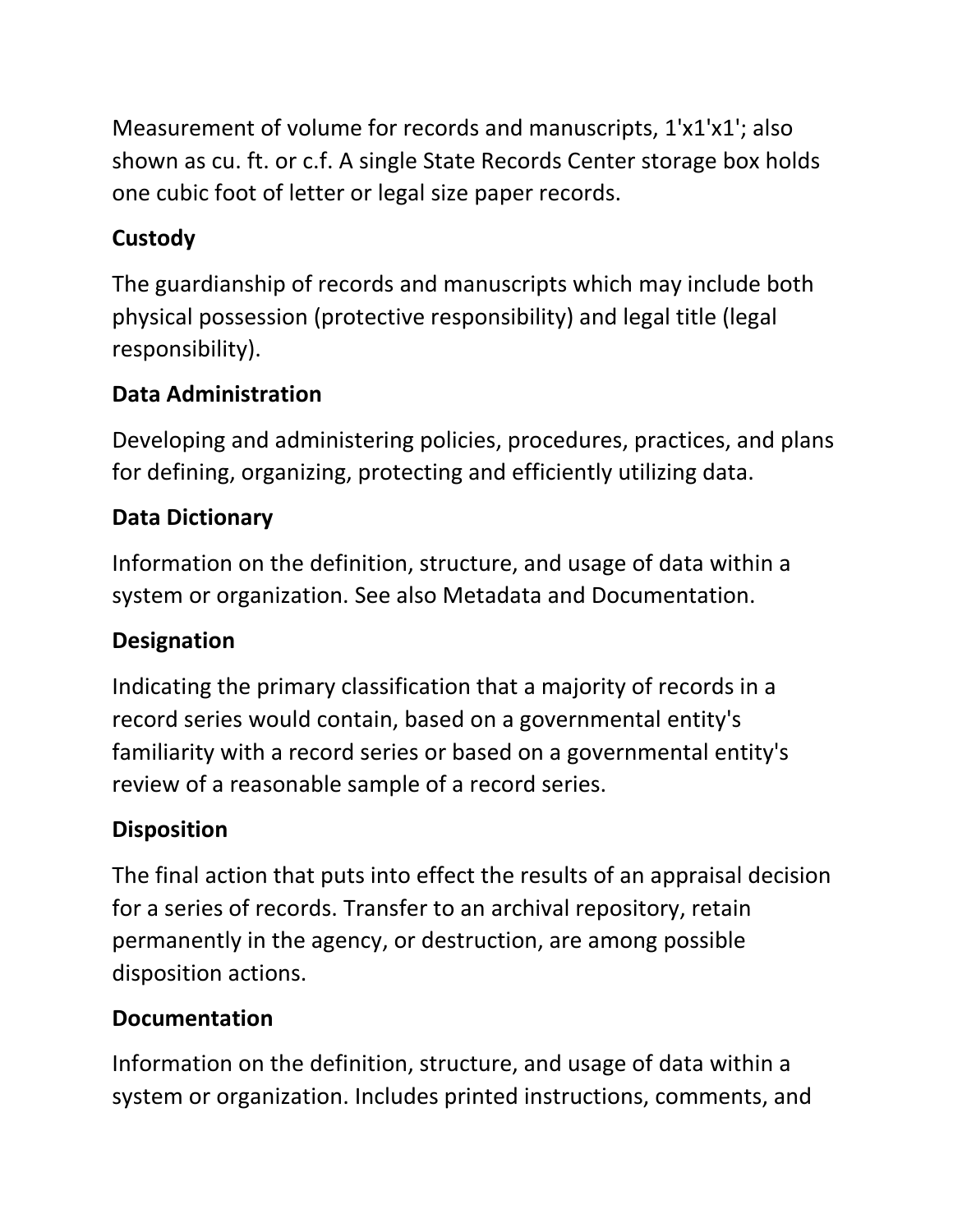information for a particular system of computer hardware and software. See also Metadata and Data Dictionary.

## **Duplicate**

1. Pertaining to microforms, a duplicate is a working copy other than the master or security copy, which is administratively useful to an agency. In most instances, duplicates will be scheduled to serve the same or shorter retentions than master copies.

2. Often used interchangeably with Copy.

#### **Electronic Records**

Records consisting of data and information which is input, created, manipulated and/or stored on electronic media which show evidence of actions and decisions occurring during transactions of government business. Also referred to as Machine-readable records.

#### **Evidential Value**

In appraisal, the value of a record that documents the activities of an organization or agency.

#### **Files Management**

Applying records and information management principles and techniques to filing practices in order to organize and maintain records properly, retrieve them rapidly, ensure their completeness, and make their disposition easier.

#### **Fiscal Value**

In appraisal, records required until a financial audit is completed or financial obligations are fulfilled.

### **General Records**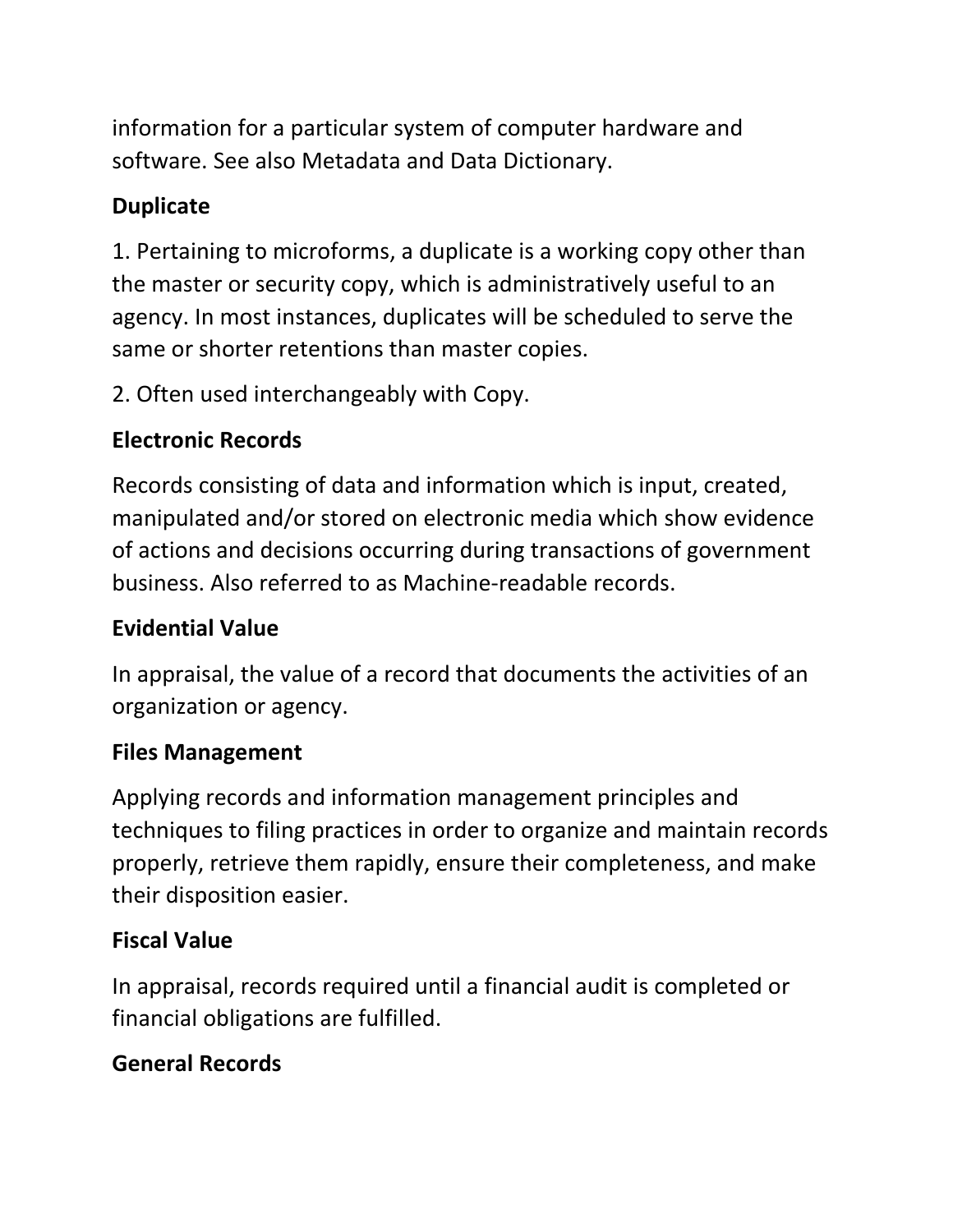Records that are common to many agencies within the same organization or type of government.

### **General Schedule**

Retention schedule which specifies the approved disposition of certain series of general records common to many agencies and serves as a model for agencies to evaluate similar record series.

## **Historical Value**

In appraisal, the value that documents the history of an organization. Sometimes referred to as archival, continuing, or enduring value. Secondary Historical Value does not document the history of an organization, but recognizes a record containing information that is useful for conducting historical research.

# **Hybrid System**

An information management system composed of elements of microfilm technology and digital imaging; used to manage efficient retrieval and long-term preservation of the information.

## **Imaging**

Means electronic or "digital" imaging; the ability to capture, store, retrieve, display, process, distribute, and manage information as a digitized representation of the original.

### **Inactive Records**

A series of records with a reference rate of less than one search per file drawer per month.

## **Information Management**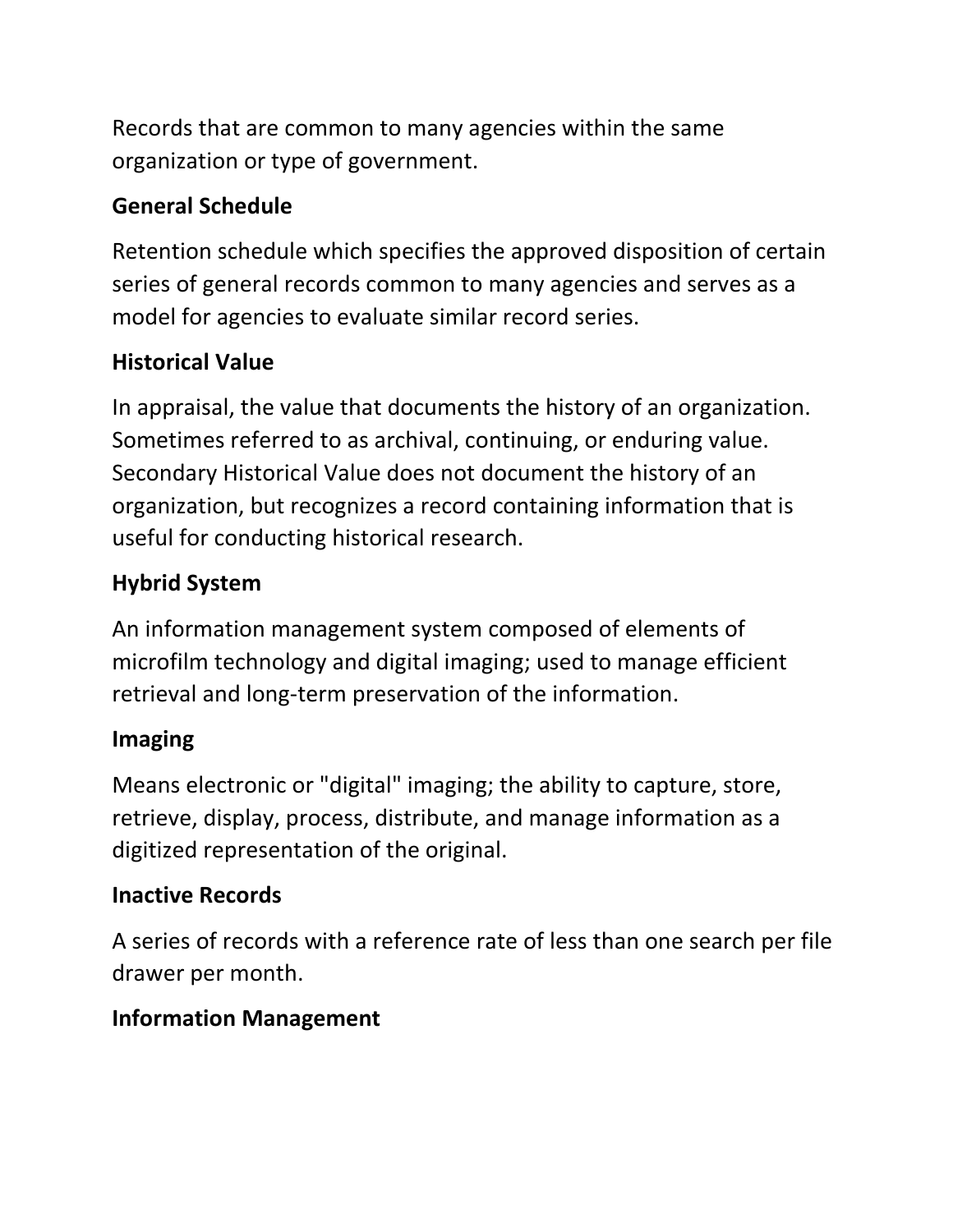The application of planning and standards to the creation, use, retrieval, retention, conversion, disposition, and preservation of information resources in any format.

#### **Information System**

A system which provides input, storage, processing, communications, output, and control functions in relation to information and data. Normally used to describe computer systems.

#### **Informational Value**

In appraisal, the value of a record that provides unique and permanent information for purposes of research.

#### **Inventory**

A survey of agency records and nonrecord materials that is conducted primarily to develop retention schedules and also to identify various RIM problems, such as improper applications of record-keeping technology.

#### **Legal Value**

In appraisal, the usefulness of records containing evidence of legally enforceable rights or obligations. Also refers to retentions specified by statute, rule, or regulation.

#### **Machine-readable Records**

Records containing coded data or information which must be translated by a computer. May be stored on magnetic tape, diskettes, optical disks, or imaging systems and may include computer software, programs, database management systems, applications, and textural records such as system documentation.

#### **Master**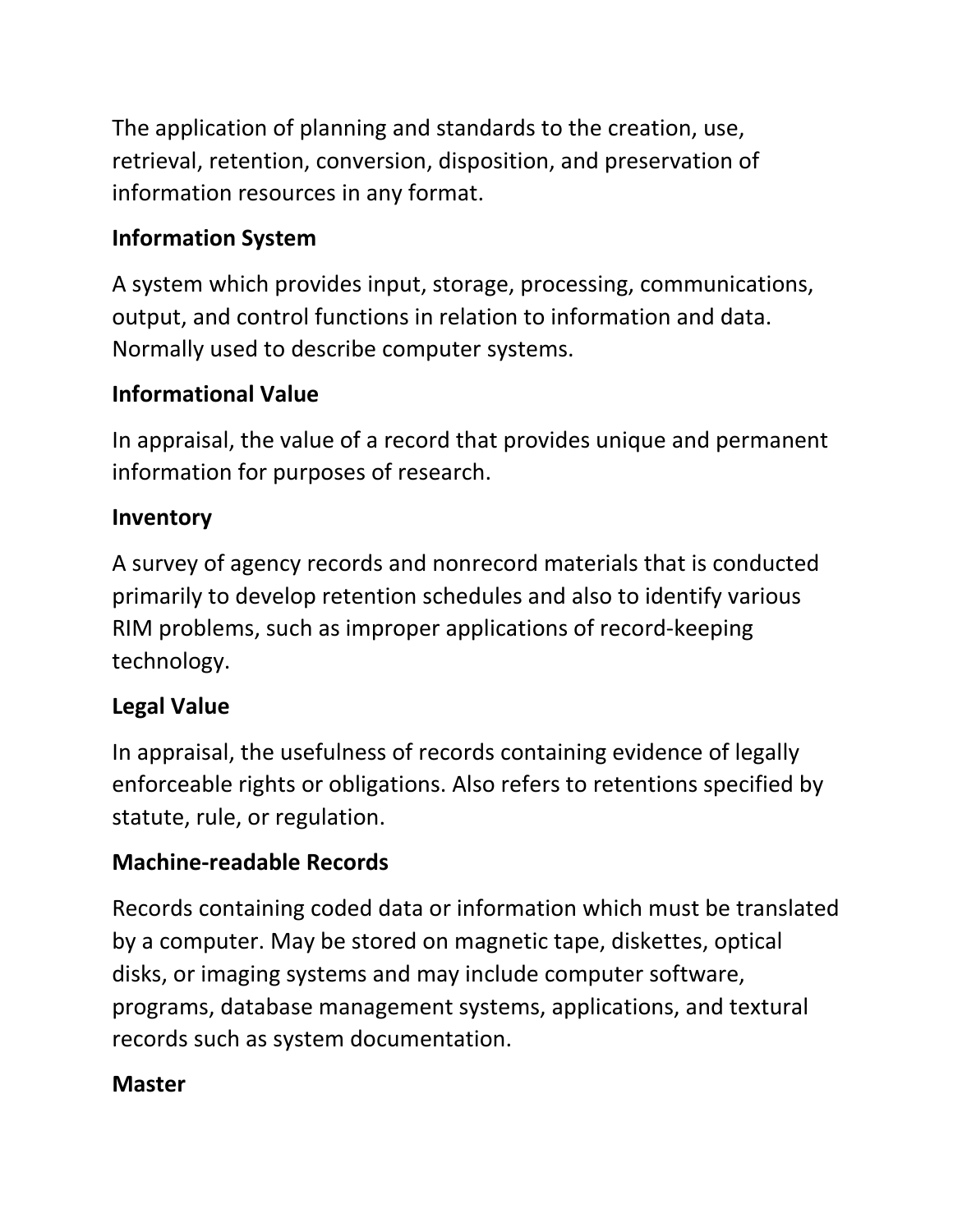Pertaining to microforms, the master is the original film from which duplicates are made. The master usually serves as the security copy of the filmed records and is maintained in a secure and controlled, offsite, records center location.

#### **Metadata**

Information on the definition, structure, and usage of data within a system or organization. See also Data Dictionary and Documentation.

#### **Microfiche**

Microfilm containing multiple micro images in a grid pattern on a transparent sheet of film.

### **Microfilm**

Reduced scale, photographic image of a record.

### **Microforms**

Microfilm media, including reels, fiche, jackets, and computer output microfilm (COM) containing micro images.

### **Micrographics**

The technology involved in the creation and use of micro images.

### **NextRequest**

Salt Lake County's Open Public Records Request Portal.

## **Open Systems**

An environment that allows interchangeability and integrated operation between software systems from different vendors. Addresses the areas of portability--ability to use a variety of computer systems; inter-operability--the ability of different computers to exchange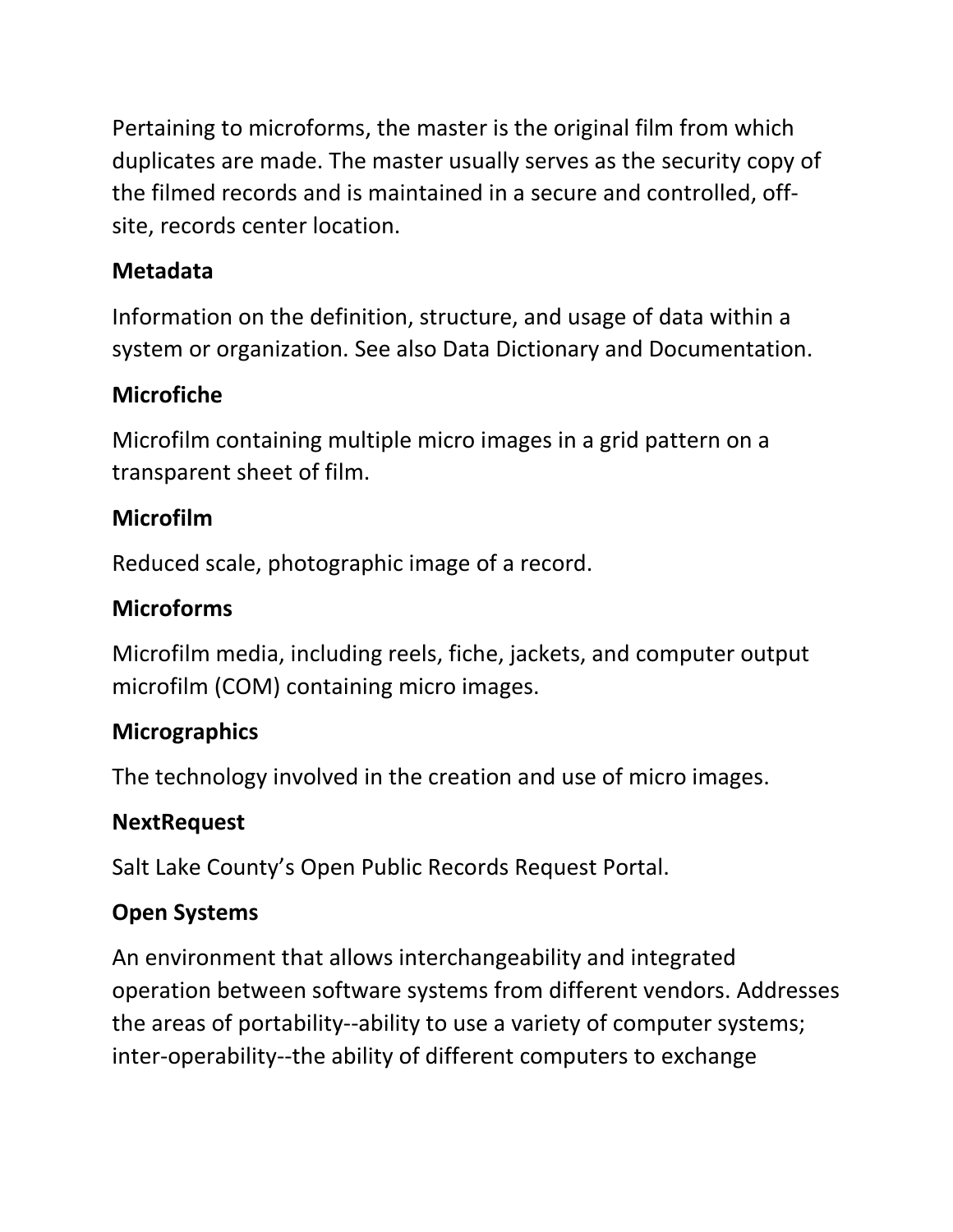information; and open architecture--the ability to connect different peripheral computer devices.

### **Permanent Records**

Indicates a disposition other than "destroy." Specifically, records would either be transferred to the State Archives or maintained permanently in office. These records need continued retention due to their longterm administrative, legal, fiscal, or historical value.

# **Policy Manual**

A publication that states the course of action to be followed by an organization, unit, or department in conducting its activities.

# **Preservation**

Action taken to slow or prevent the deterioration or damage of archival records. Basic actions to provide adequate facilities for the protection, care, and maintenance of archives, records, and manuscripts.

# **Private Data**

According to UCA 63G-2-302, data on an individual collected and maintained by a governmental entity, necessary for the administration of government programs, which are available only to appropriate agencies and to others by express consent of the individual, and to the individual himself or next of kin when information is needed to acquire benefits due a deceased person. Records which must be considered private include medical records, library circulation records, and certain data element regarding public employees.

# **Processing**

1. To arrange records in a logical way so that they can be used for research and to describe them in order to provide for intellectual control.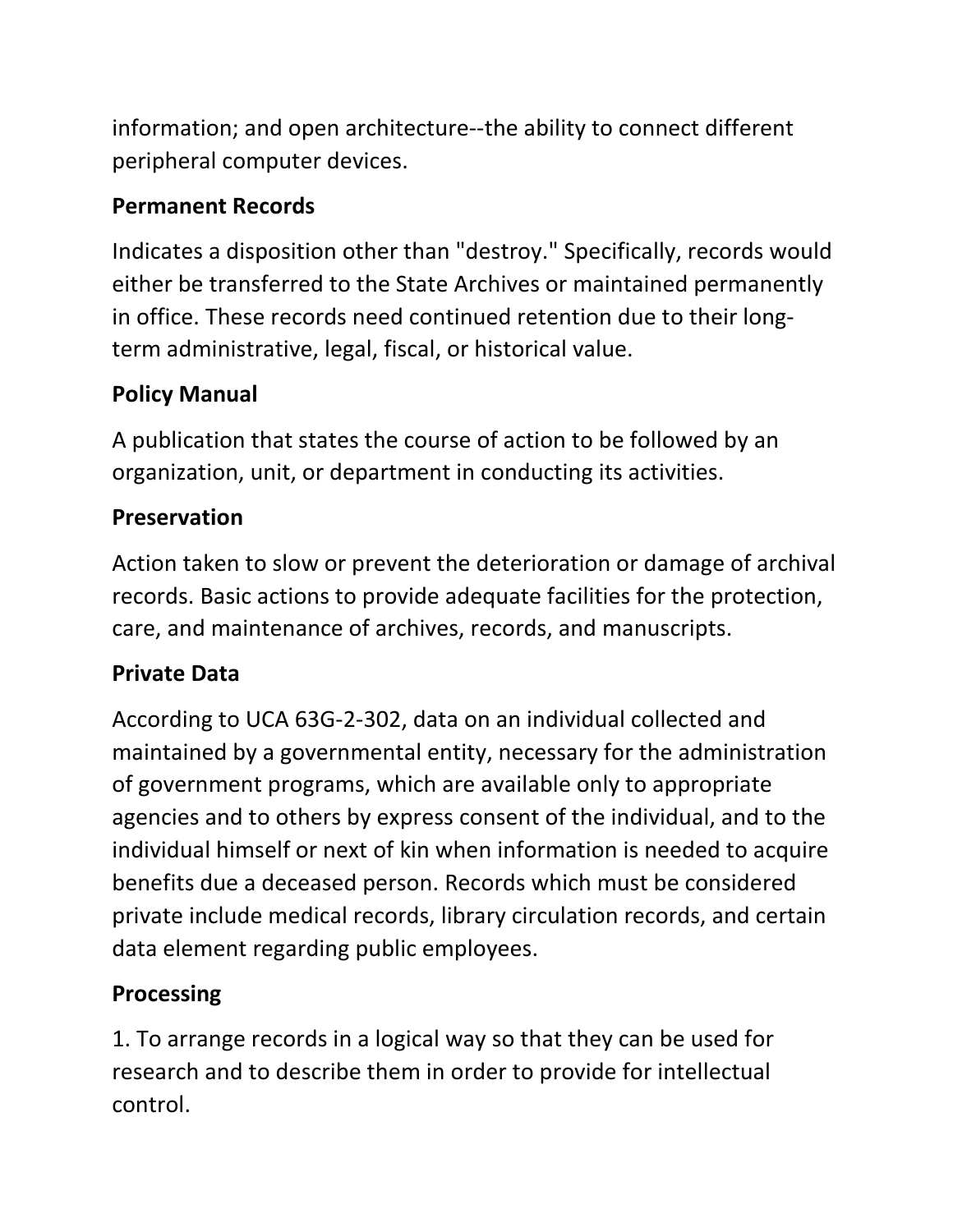- 2. To preserve records of enduring value.
- 3. A section of the Utah State Archives with the above responsibilities.

### **Protected Data**

A record that is classified protected as provided by UCA 63G-2-305. Protected records usually contain non-personal data and are only accessible by those who submitted the information or those whose interests were sought to be protected. Records in this category include undercover law enforcement information, audit procedures, locations of prehistoric sites, etc.

#### **Provenance**

Means the office or agency of origin that created the records, which were created and received in the course of business.

#### **Public Data**

According to UCA 63G-2-301, data on individuals collected and maintained by a governmental entity, necessary for the administration of government programs, which are not classified as "private" or "controlled" or "protected" and therefore open to the public, unless otherwise exempted or restricted by law. Certain information is required to be public, such as laws, minutes of open meetings, and the gross compensation of public employees.

### **Record Copy**

The original file copy of a record series maintained by the creating agency, sometimes referred to as the designated original or blue-ribbon copy.

### **Record Series**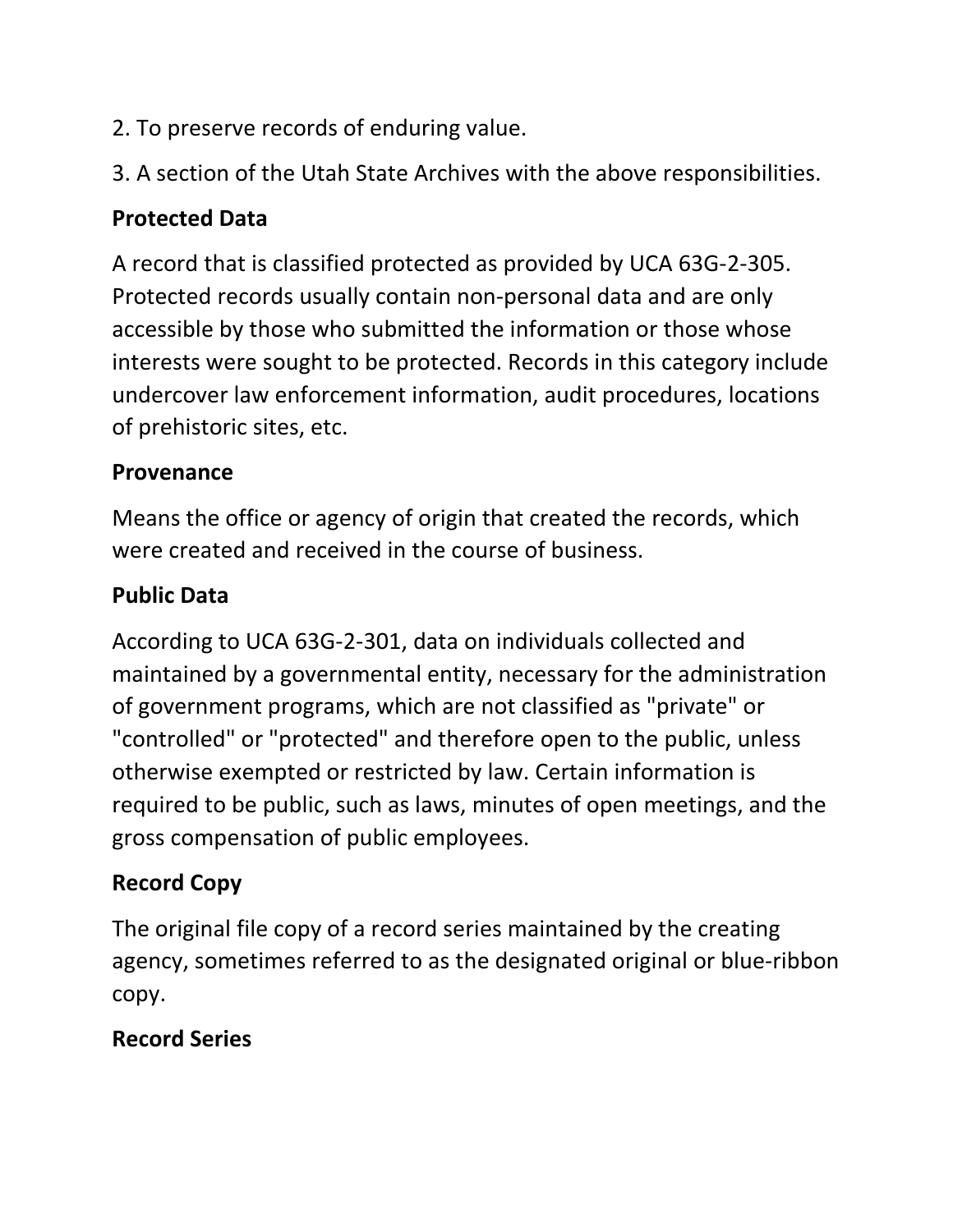A group of identical or related records, files, documents and/or other media created by one agency that are normally used, indexed, or filed together, and that permit evaluation as a unit for retention and disposition purposes.

#### **Record Series Number.**

#### **See Series Number.**

## **Records**

All books, papers, letters, documents, maps, plans, photographs, sound recordings, management information systems, or other documentary materials, regardless of physical form or characteristics, made or received, and retained by any public office under state law or in connection with the transaction of public business by the offices, agencies, and institutions of the state and its counties, municipalities, and other political subdivisions.

# **Records and Information Management (RIM) Committee (formerly GRAMPA)**

The RIM Committee is responsible for developing and recommending draft policies relating to records access and management issues, which policies shall be subject to the review, approval and adoption of County Steering Council and the County Council. It is responsible for oversight and development of countywide records management access standards review and approval of retention schedules and periodically reviews existing policies and practices for compliance and conformance to current records and information standards.

## **Records Center**

A facility especially designed and constructed to provide low-cost, efficient storage and retrieval service on inactive records, pending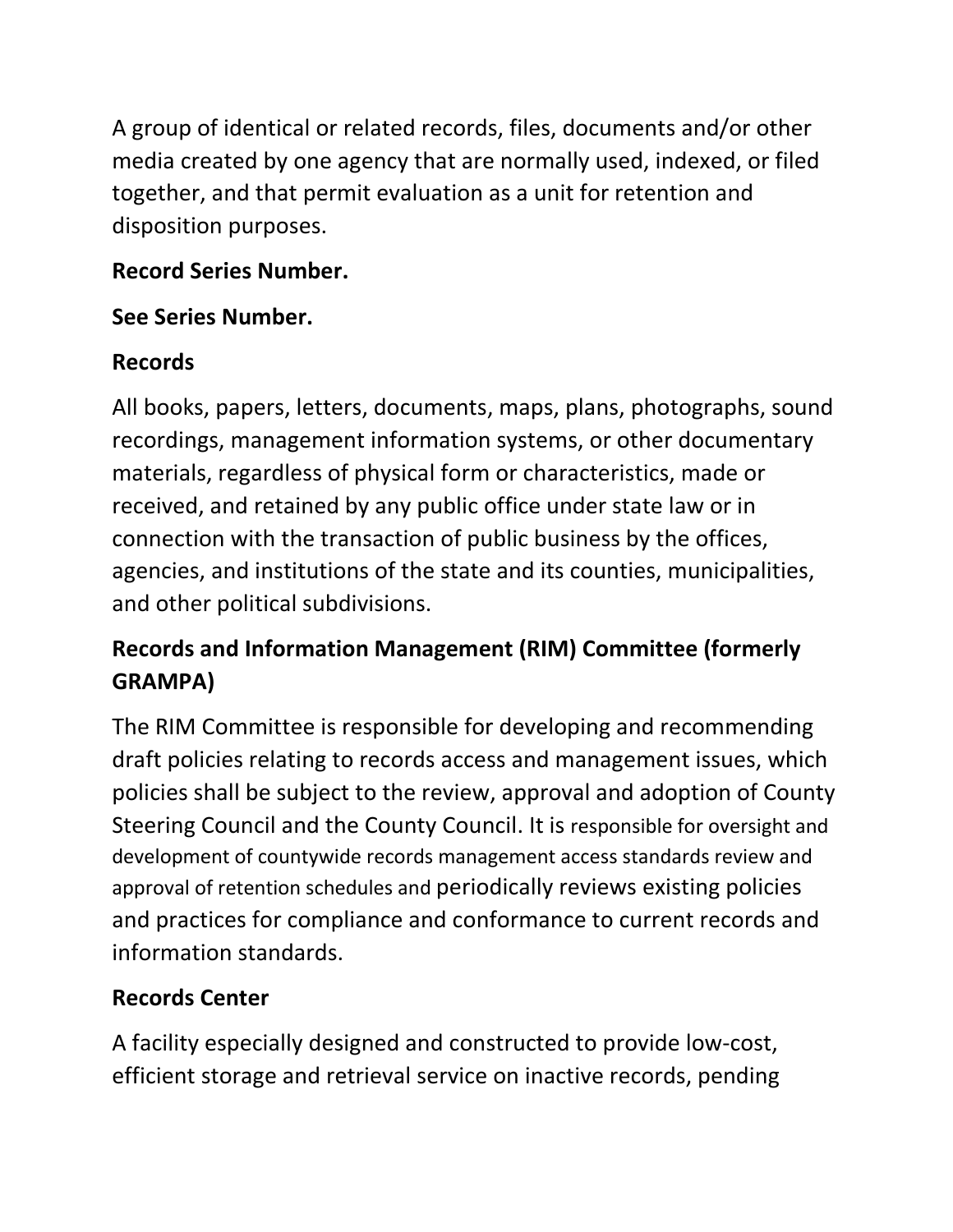ultimate disposition. The Salt Lake County Records Center is located at 4505 S 5600 W, West Valley City, Utah. Their phone number is 385-468- 0820 and email is archives@slco.org. **This facility is not open to the general public without an appointment.**

## **Records and Information Management**

The application of management techniques to the creation, utilization, maintenance, retention, preservation, and disposition of records, undertaken to reduce costs and improve efficiency in record keeping. Includes management of filing and microfilming equipment and supplies: filing and information retrieval systems; files, correspondence, reports, and forms management; historical documentation; micrographics; systems applications; retention scheduling; and vital records protection.

### **Records Officer**

In Utah, an agency-appointed person whose responsibilities include the development and oversight of RIM programs and who serves as the agency's contact person with the State Archives.

## **Records Transfer Sheet (RTS)**

The form required by the Salt Lake County Records Center to accompany all semi-active records which will be maintained in the Records Center or permanent records transferred to the custody of the County Archives. The form serves as a receipt of transfer, an accessioning tool, and a reference and agency retrieval document.

## **Reference Center**

A reference service providing secure and controlled public access to the holdings of the County Archives a computer network service linking the State Archives with state and university libraries and repositories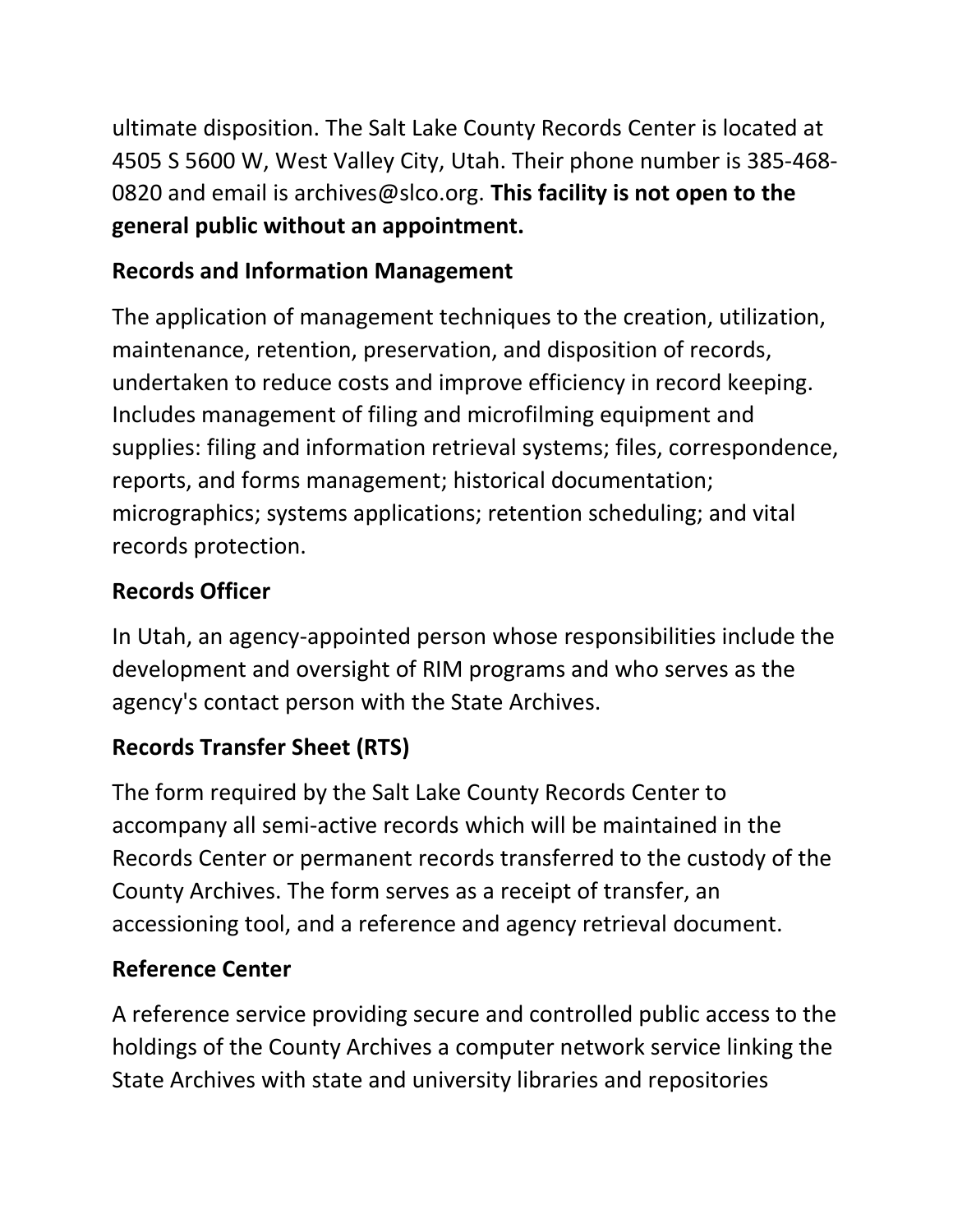nationwide. Patron, telephone, and mail inquiries are welcome. Their email address is archives@slco.org.

### **Retention Period**

The period of time during which records are kept in the custody of the creating agency (including Records Center storage) before disposition occurs; usually in terms of years or contingent upon an event, such as an audit.

### **Retention Schedule**

A list or other instrument describing record series and their minimum retention periods.

#### **Schedule**

Used as a verb, means to establish retention periods for current records and provide for proper disposition at the end of their active use.

#### **Series Number**

This number is a unique identifier assigned by the Records Center to each record series created and maintained by each state and local government agency. The series number permits agencies to submit agency-specific retention and disposition schedules and allows the Records Center to catalog and share specific information about Utah's governmental records with research institutions and archival repositories across the country.

### **Transferring**

Moving inactive records to the records center on a regular schedule.

## **Vital Records**

Records essential to the continued functioning or reconstitution of an organization during and after an emergency and also those records